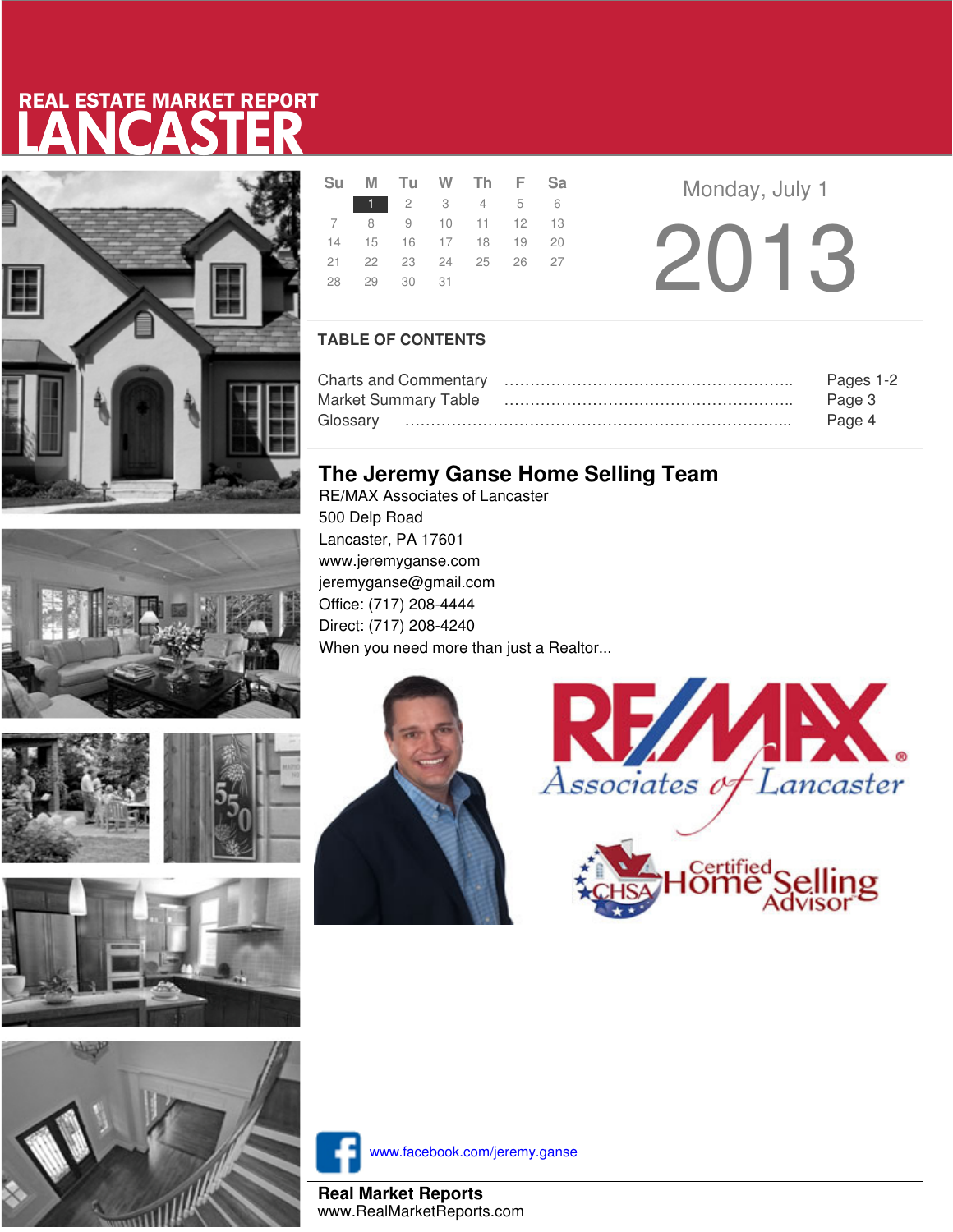

Monday, July 1, 2013

## The Jeremy Ganse Home Selling Team

jeremyganse@gmail.com RE/MAX Associates of Lancaster Office: (717) 208-4444

at the real estate market. Currently there are 987 sales pending in the market overall, leaving 2716 listings still for sale. The resulting pending ratio is 26.7% (987 divided by 3,703). So you might be asking yourself, that's great... but what exactly does it mean? I'm glad you asked! *Let's take a look*

The pending ratio indicates the supply & demand of the market. Specifically, a high ratio means that listings are in demand and quickly going to contract. Alternatively, a low ratio means there are not enough qualified buyers for the existing supply.

**"Current inventory is described as mildly active."**

Taking a closer look, we notice that the \$150K - \$200K price range has a relatively large number of contracts pending sale.

We also notice that the \$150K - \$200K price range has a relatively large inventory of properties for sale at 563 listings. The average list price (or asking price) for all properties in this market is \$238,643.





A total of 2186 contracts have closed in the last 6 months with an average sold price of \$189,900. Breaking it down, we notice that the \$150K - \$200K price range contains the highest number of sold listings.

Alternatively, a total of 1581 listings have failed to sell in that same period of time. Listings may fail to sell for many reasons such as being priced too high, having been inadequately marketed, the property was in poor condition, or perhaps the owner had second thoughts about selling at this particular time. The \$100K - \$150K price range has the highest number of off-market listings at 360 properties.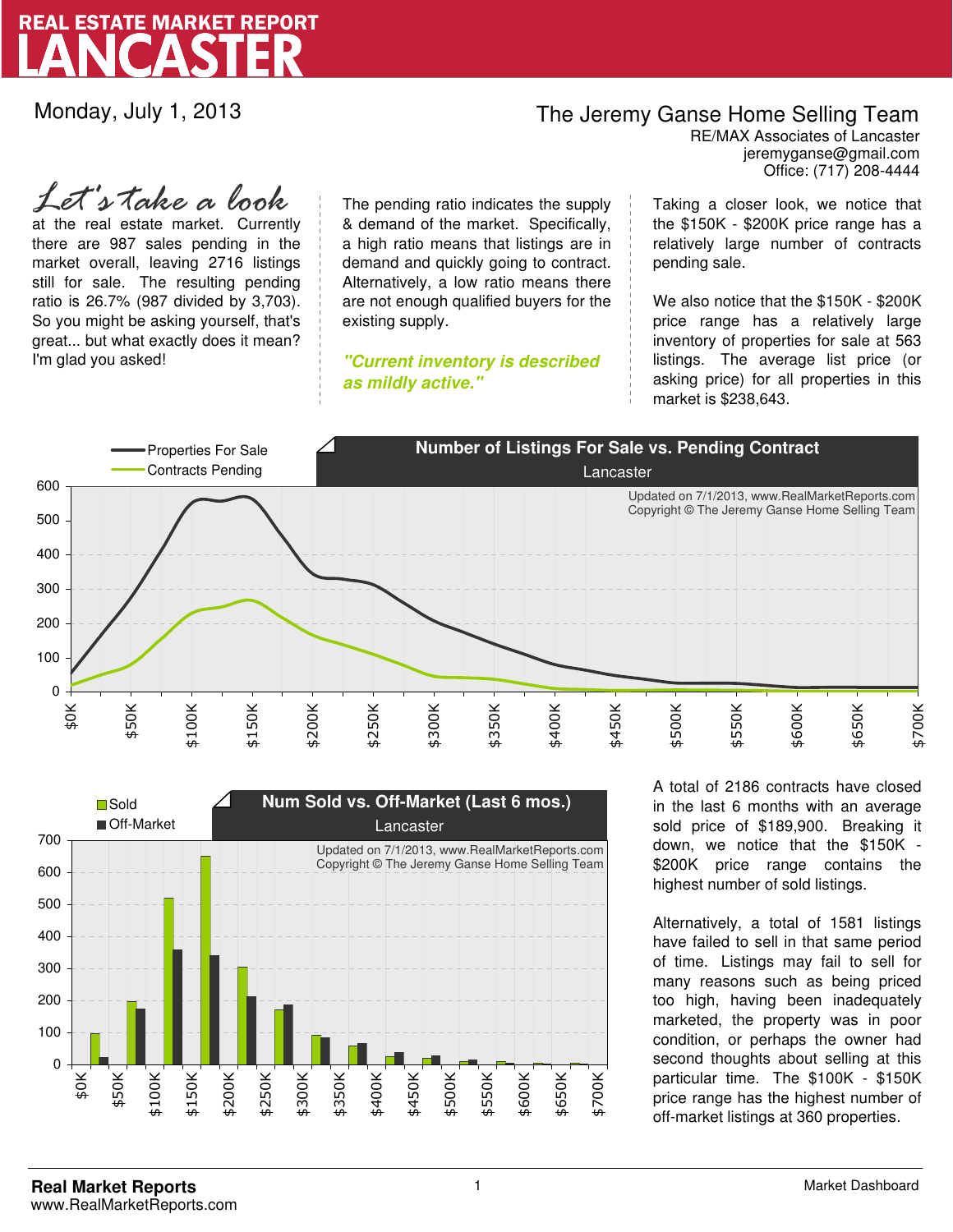# LANCASTER REAL ESTATE MARKET REPORT

Monday, July 1, 2013

### The Jeremy Ganse Home Selling Team

jeremyganse@gmail.com RE/MAX Associates of Lancaster Office: (717) 208-4444

Looking at the chart to the right, you might be wondering why average days on market (DOM) is important. This is a useful measurement because it can help us to determine whether we are in a buyer's market (indicated by high DOM), or a seller's market (indicated by low DOM). Active listings (properties for sale) have been on the market for an average of 150 days.

Analysis of sold properties for the last six months reveals an average sold price of \$189,900 and 75 days on market. Notice that properties in the \$650K - \$700K price range have sold quickest over the last six months.

The recent history of sales can be seen in the two charts below. The average sold price for the last 30 days was \$204,766 with an average DOM of 68 days.

Since the recent DOM is less than the average DOM for the last 6 months, it is a positive indicator for demand. It is always important to realize that real estate markets can fluctuate due to many factors, including shifting interest rates, the economy, or seasonal changes.



### **"The average list-to-sales ratio for this area is 97.0%."**

Ratios are simple ways to express the difference between two values such as list price and sold price. In our case, we typically use the list-to-sale ratio to determine the percentage of the final list price that the buyer ultimately paid. It is a very common method to help buyers decide how much to offer on a property.

Analysis of the absorption rate indicates an inventory of 7.5 months based on the last 6 months of sales. This estimate is often used to determine how long it would take to sell off the current inventory of properties if all conditions remained the same. It is significant to mention that this estimate does not take into consideration any additional properties that will come onto the market in the future.



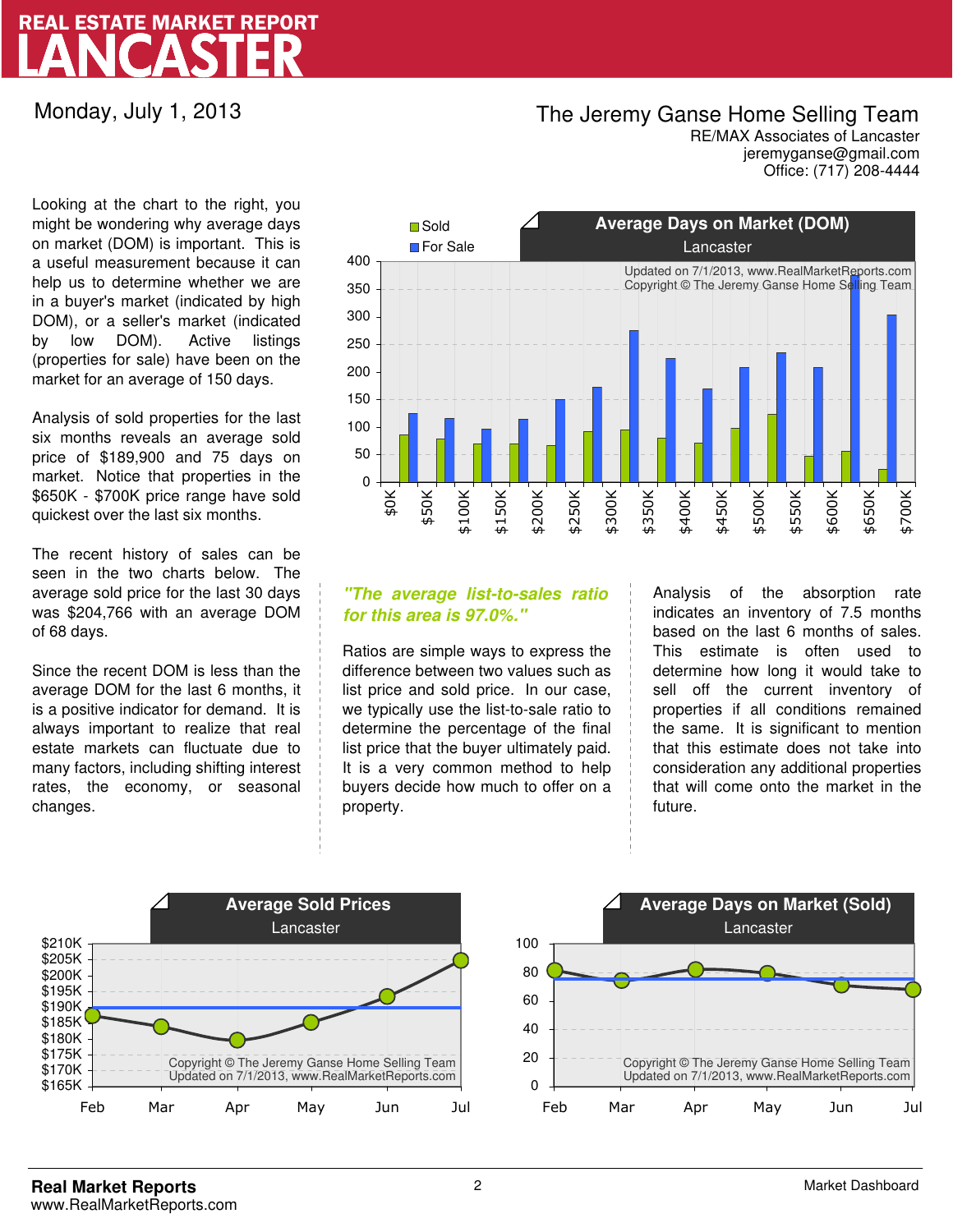# LANCASTER REAL ESTATE MARKET REPORT

Monday, July 1, 2013

## The Jeremy Ganse Home Selling Team

jeremyganse@gmail.com RE/MAX Associates of Lancaster Office: (717) 208-4444

|                                    |                            | <b>Contracts Pending [2]</b> |                         |                          |                     |                  | Off-Market in the Last 6 Months [3] |                               |                   |                               |                          |                          | <b>Absorption Rate</b> |                         |      |
|------------------------------------|----------------------------|------------------------------|-------------------------|--------------------------|---------------------|------------------|-------------------------------------|-------------------------------|-------------------|-------------------------------|--------------------------|--------------------------|------------------------|-------------------------|------|
|                                    |                            |                              | For Sale <sup>[1]</sup> |                          |                     |                  |                                     | Sold in the Last 6 Months [4] |                   |                               |                          |                          |                        |                         |      |
| Min.                               | <b>Price Range</b><br>Max. | Total<br><b>Num</b>          | Avg<br><b>DOM</b>       | Avg<br><b>List Price</b> | Total<br><b>Num</b> | Pending<br>Ratio | <b>Total</b><br><b>Num</b>          | Total<br><b>Num</b>           | Avg<br><b>DOM</b> | Avg Orig<br><b>List Price</b> | Avg<br><b>List Price</b> | Avg<br><b>Sold Price</b> |                        | List to<br><b>Sales</b> | Mos. |
| \$0                                | \$49,999                   | 53                           | 125                     | \$41,112                 | 19                  | 26.4%            | 24                                  | 97                            | 87                |                               | \$36,233                 | \$32,418                 |                        | 89.5%                   | 3.3  |
| \$50,000                           | \$99,999                   | 275                          | 115                     | \$80,305                 | 80                  | 22.5%            | 176                                 | 198                           | 78                |                               | \$81,973                 | \$76,483                 |                        | 93.3%                   | 8.3  |
| \$100,000                          | \$149,999                  | 550                          | 98                      | \$129,459                | 229                 | 29.4%            | 360                                 | 521                           | 70                |                               | \$132,782                | \$128,593                |                        | 96.8%                   | 6.3  |
| \$150,000                          | \$199,999                  | 563                          | 115                     | \$176,294                | 267                 | 32.2%            | 341                                 | 652                           | 70                |                               | \$175,617                | \$171,957                |                        | 97.9%                   | 5.2  |
| \$200,000                          | \$249,999                  | 345                          | 151                     | \$228,444                | 166                 | 32.5%            | 214                                 | 304                           | 67                |                               | \$228,804                | \$223,121                |                        | 97.5%                   | 6.8  |
| \$250,000                          | \$299,999                  | 313                          | 173                     | \$276,993                | 110                 | 26.0%            | 188                                 | 172                           | 92                |                               | \$278,554                | \$272,455                |                        | 97.8%                   | 10.9 |
| \$300,000                          | \$349,999                  | 208                          | 275                     | \$328,589                | 46                  | 18.1%            | 85                                  | 92                            | 95                |                               | \$326,149                | \$321,867                |                        | 98.7%                   | 13.6 |
| \$350,000                          | \$399,999                  | 140                          | 225                     | \$375,875                | 37                  | 20.9%            | 66                                  | 60                            | 81                |                               | \$381,829                | \$370,118                |                        | 96.9%                   | 14.0 |
| \$400,000                          | \$449,999                  | 80                           | 169                     | \$430,152                | 10                  | 11.1%            | 40                                  | 25                            | 71                |                               | \$434,343                | \$424,747                |                        | 97.8%                   | 19.2 |
| \$450,000                          | \$499,999                  | 48                           | 208                     | \$475,875                | $\overline{4}$      | 7.7%             | 29                                  | 21                            | 98                |                               | \$489,142                | \$472,789                |                        | 96.7%                   | 13.7 |
| \$500,000                          | \$549,999                  | 26                           | 235                     | \$528,030                | 6                   | 18.8%            | 15                                  | 10                            | 124               |                               | \$548,150                | \$519,912                |                        | 94.8%                   | 15.6 |
| \$550,000                          | \$599,999                  | 25                           | 208                     | \$581,487                | 5                   | 16.7%            | $\,6$                               | 10                            | 48                |                               | \$594,608                | \$567,428                |                        | 95.4%                   | 15.0 |
| \$600,000                          | \$649,999                  | 13                           | 375                     | \$632,360                | $\overline{c}$      | 13.3%            | $\overline{c}$                      | 5                             | 56                |                               | \$646,283                | \$620,343                |                        | 96.0%                   | 15.6 |
| \$650,000                          | \$699,999                  | 14                           | 304                     | \$678,971                | 1                   | 6.7%             | 4                                   | $\overline{5}$                | 24                |                               | \$686,270                | \$681,490                |                        | 99.3%                   | 16.8 |
| \$700,000                          | $\ddot{}$                  | 63                           | 197                     | \$1,011,257              | 5                   | 7.4%             | 31                                  | 14                            | 214               |                               | \$1,059,843              | \$948,548                |                        | 89.5%                   | 27.0 |
| <b>Market Summary &gt;&gt;&gt;</b> |                            | 2,716                        | 150                     | \$238,643                | 987                 | 26.7%            | 1,581                               | 2,186                         | 75                |                               | \$195,731                | \$189,900                |                        | 97.0%                   | 7.5  |

Status = [1] A; [2] P; [3] E, L, W; [4] C

County = Lancaster

1

Property Type = Residential/Farm

Date Range = 12/31/2012 to 07/01/2013 Data believed to be accurate but not guaranteed.